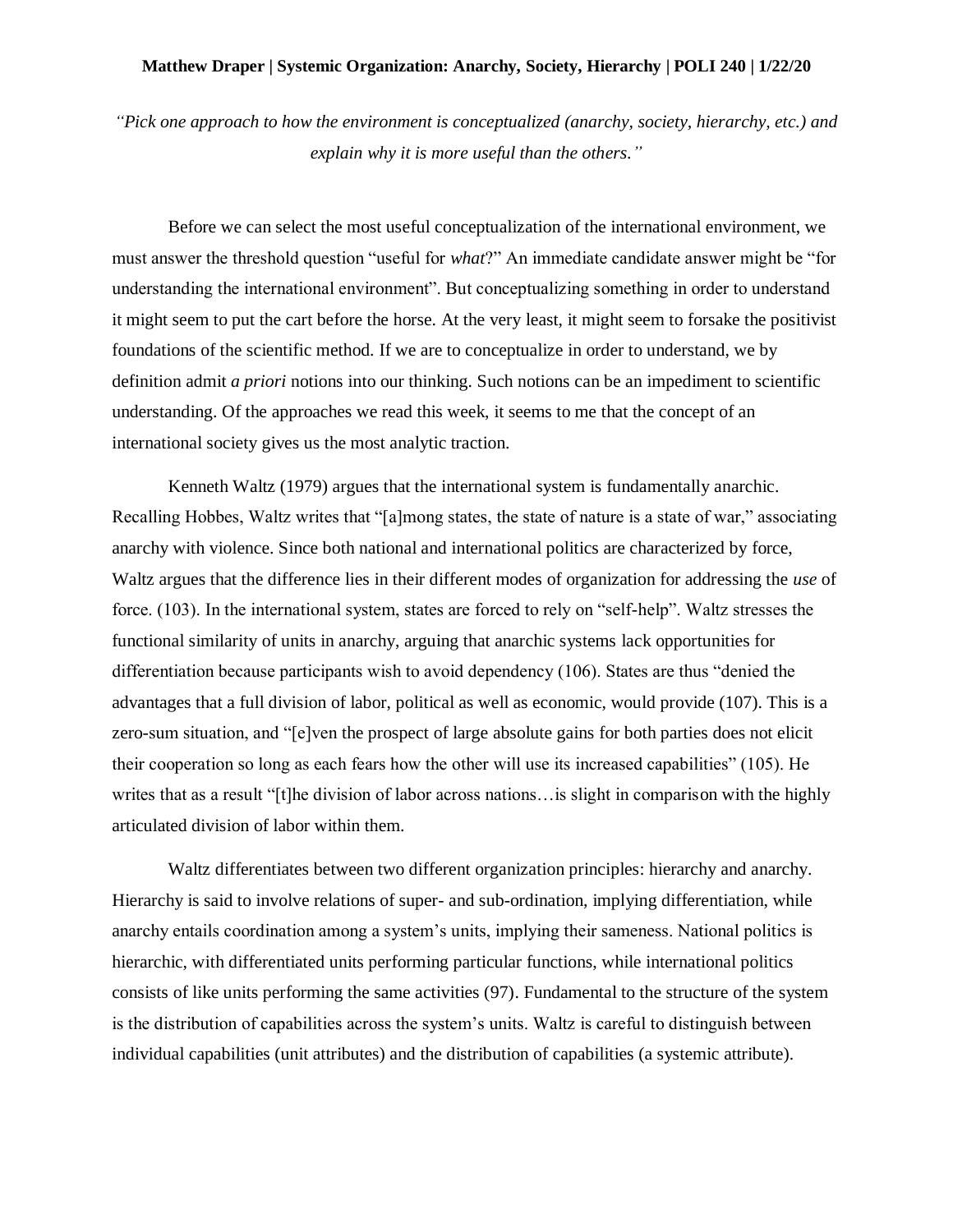Helen Milner (1991) questions whether it is fruitful to abstract away from domestic politics in this way. She suggests that differentiation and hierarchy provide governing mechanisms for states, "just as they do for individuals within states" (78), and that states are highly interdependent (82). Pursuing this theme, David Lake (2009) argues that although international politics indeed takes place against a background of anarchy (17), differentiation among units is much more advanced than Waltz supposed. Lake distinguishes authority from coercion, arguing that authority rests "on the collective acceptance or legitimacy of the ruler's right to rule". He conceives this authority as granted by some units to other units (if it were merely *taken*, this would be coercion), and argues that authority contains some obligation to obey legitimate commands  $(21)$ .<sup>1</sup> Though there is "no bright line" separating these concepts (23), this analytic distinction is fundamental to the subsequent argument. Lake sees hierarchy as a form of relational authority, producing an equilibrium contingent on the actions of ruler and ruled. Arguing that sovereignty is divisible, Lake makes the case that hierarchy is the antonym of anarchy, and that it is based on authority, not coercion (62).

Recalling Waltz (1959), it may be the case that a principle that explains everything explains nothing. If anarchy is omnipresent in the international system, then, like human nature, it seems difficult to appeal to it as an explanation of particular events. Hierarchy seems to be vulnerable to the same criticism. It seems to me that anarchy must be conceptually prior to hierarchy in the same way that cold (the absence of molecular activity) is prior to heat (the presence of such activity). However, as explanations of particular events, both seem to fall flat.

Hedley Bull (1977) argues that political order can exist in the absence of rules (7). He proposes that we understand international politics as the interaction of a society of states, formed when states conceive themselves to be bound by a common set of rules and share common institutions (13). Such international societies occur within an international system that does not necessarily share the common rules and institutions just described. International societies are founded (loosely) on a common culture or civilization, and this shared background facilitates the functioning of the international *system* by promoting communication and understanding and reinforcing shared interests (15). He (correctly) locates individual human beings as the locus of moral agency, and draws from this premise the conclusion that if international order has any value, it must be its instrumental support of the goal of order in individual human societies.

 $\overline{a}$ 

<sup>&</sup>lt;sup>1</sup> Lake draws what appear to be counterintuitive conclusions from this distinction between authority and coercion. For instance, he asserts that empires have never exercised authority, only coercion (23). He sees imperialism as the international analogue to tyranny, and the (unstated) implication is that as soon as an empire is able to exercise genuine authority, it ceases to be an empire, leaving his assertion true by definition.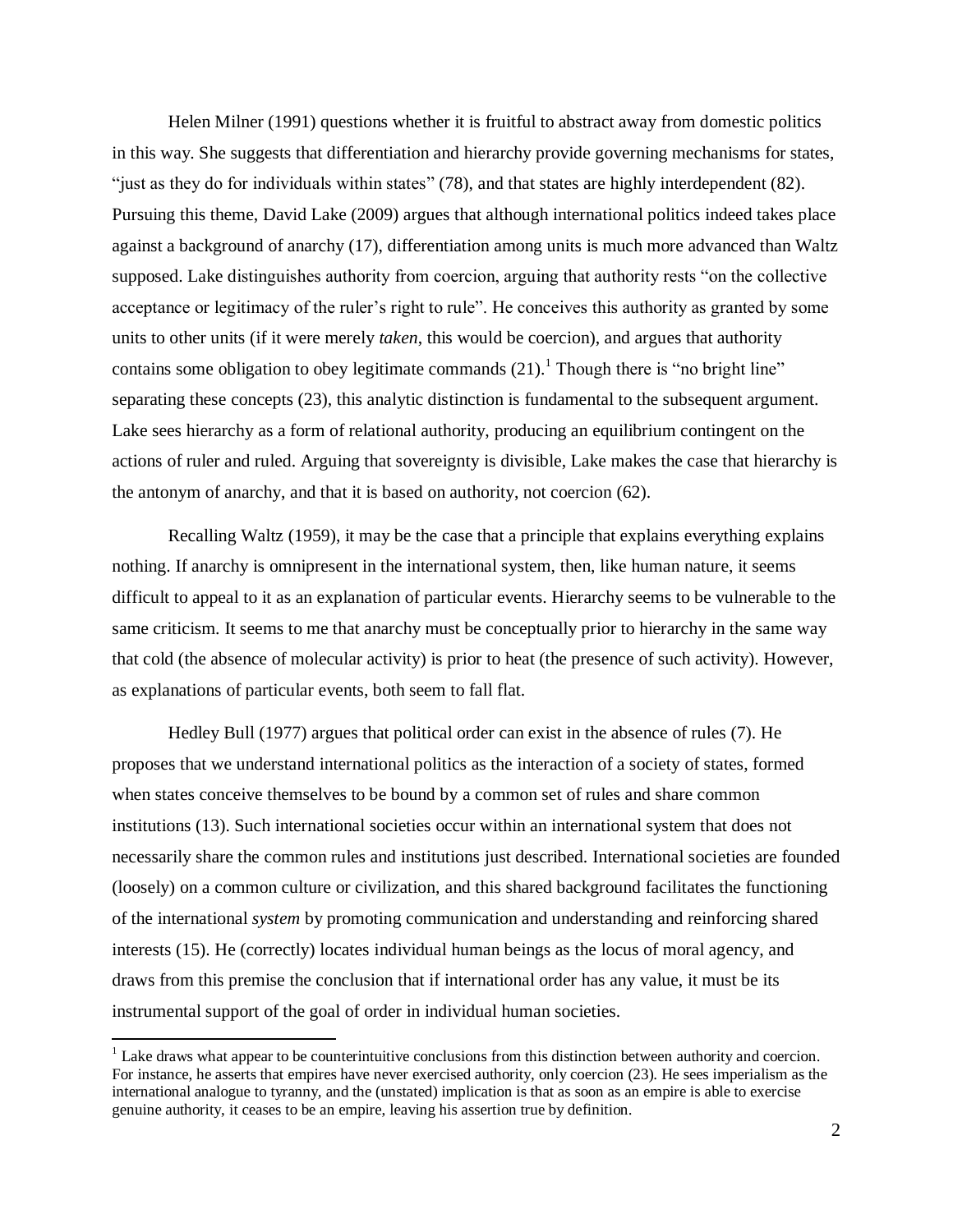Provocatively, Bull argues that the present global international society lacks a common culture (289). The development of international societies is typically spurred by an awareness of their fundamental difference from other states (32), and such an awareness is (as yet) impossible for the world as a whole. The fundamental human tendency to divide the world into "us" and "them" must play a pivotal role in the development of these international societies – they are in a sense negatively defined. The definition of "us" is literally "not them". These uncomfortable facts about human psychology would seem to preclude the development of a genuine international society encompassing the whole world.

The concept of international society seems to me to provide the best (monistic) framework for understanding international politics because it can encompass both anarchy (an international system without an international society) and hierarchy. Whether we should be hedgehogs in precisely this way, knowing but one big thing, seems to be less certain. The fruitful disorder of the real world is difficult to capture with simple models, and the passage of time often calcifies theory into dogma. While I am satisfied that Waltz, Lake and Bull appreciate the limitations of their organizing assumptions, others deploying these organizing principles may be less careful.

The arguments advanced by Waltz, Lake and (to a lesser extent) Bull are vulnerable to criticism raised by Richard Ashley (1984). By hypostasizing structure, these authors are led by the "impulse to theorize" into producing ahistorical predictions. As Ashley writes, "[n]ot even the structures of the modern state or the states system, not even the practical efficacy of the balance-ofpower scheme itself, can be taken as given. They are essentially political concepts because they are… "essentially contested" or "essentially disputed" concepts" (271).

I am aware of the consequences of this line of argument. Indeed, as I read Ashley's paen to classical realism, I was able to imagine the criticisms Waltz, Lake and Bull might make of a tradition that is "misunderstood at the very moment that it is objectified or "captured" within some conceptual system, formal logic, or set of rules external to practice" (266). Such a tradition is not suited to the scientific method. Our approach to social science is contingent on the methodological bet that Ashley's description is not the only way to understand politics. The results of our own research tradition speak for themselves. But one is left with the nagging thought that as our approach becomes more universal, political phenomena inexplicable by this method will simply remain unexplained.

## References